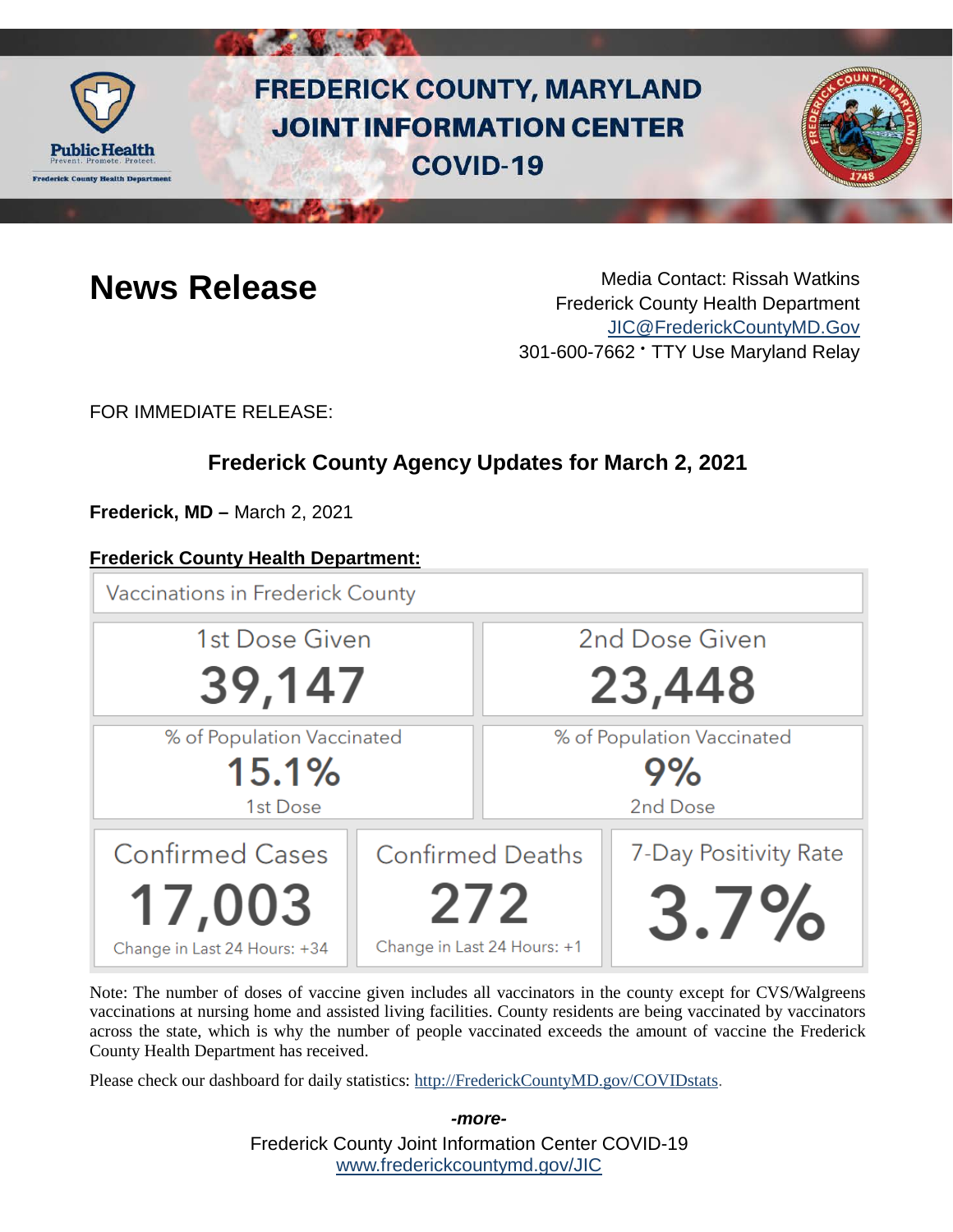

**Page 2/JIC**

# Frederick County Health Department Is Currently Vaccinating

Frederick County Health Department is vaccinating people who live or work in Frederick County in groups: 1A, 1B and people in 1C in the 65-74 age group, **now vaccinating people born in and before 1948.** Several hundred educators will be vaccinated this week.

- Process for 65-74 Group: FCHD is currently working to vaccinate people born in or before 1948 who have pre-registered with us through our Vaccine Interest Form on our [website.](https://health.frederickcountymd.gov/629/COVID-19-Vaccine) Then we will offer appointments to people born in 1949, and so on down to people 65 years old.
- Process for Educators Group: This week, FCHD will work directly with education employers to get a list of educators to be vaccinated. Only educators whose names have been provided by their employer will be vaccinated.

**If you have pre-registered with us, we will contact you when we can offer an appointment.** It may be several weeks or longer until you are contacted since it depends on vaccine availability.

**Other vaccinators in the county may be vaccinating all eligible groups in 1A, 1B, and 1C. Please check [covidvax.maryland.gov](https://coronavirus.maryland.gov/pages/vaccine) to find a provider near you by zip code.**

# Health Department Planning Updates

If you have completed our Vaccine Interest Form in the last few weeks, you may wonder if you're still on our list. This week, we are starting to send out reminders to people to say that you are on our list. We will also send out a message when we move to another group, such as the message that went out saying we were starting to vaccinate people born in 1948. Please be aware that:

- the reminder can come by email, text, or phone call
- the phone call will be an automated voice

We have received some Johnson & Johnson (Janssen) vaccine this week. When we send out emails to schedule appointments, it will include the type of vaccine being offered in that clinic. Information about this and other vaccines can be found [here.](https://www.fda.gov/emergency-preparedness-and-response/coronavirus-disease-2019-covid-19/covid-19-vaccines)

We are also pleased to report that we are starting to operate our drive-thru vaccination clinic this week. Email invitations will go out to a small group of people so that we can have a soft-launch.

**COVID-19 Vaccines Authorized for Emergency Use** 

**Pfizer-BioNTech COVID-19 Vaccine** 

**Moderna COVID-19 Vaccine** 

**Janssen COVID-19 Vaccine** 

Fact sheets for health care providers and patients included

- We expect to expand the drive-thru clinic option more in upcoming weeks.
	- The drive-thru clinic will be specifically for people who have not had any previous history of allergic reaction to injection medication or vaccinations.

#### *-more-*

Frederick County Joint Information Center COVID-19 [www.frederickcountymd.gov/JIC](https://frederickcountymd.gov/JIC)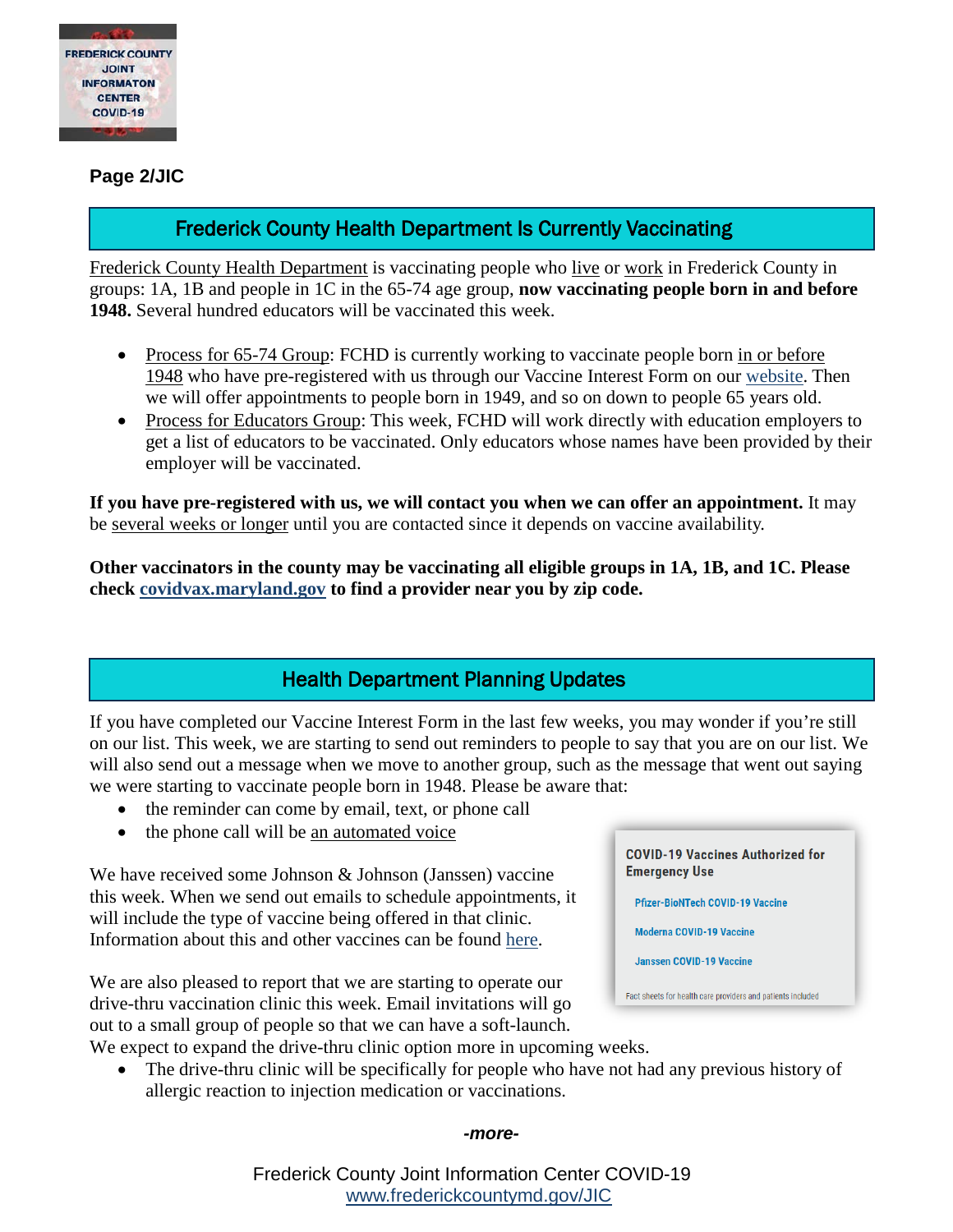

#### **Page 3/JIC**

# Update on COVID-19 Vaccine

**19,050** total 1st doses of COVID-19 vaccine received by Frederick County Health Department to date. **2,800** 1st doses of COVID-19 vaccine received by Frederick County Health Department yet this week.

Governor Hogan has directed state health officials to provide county leaders with four-week projections for vaccine allotments for their local health department clinics. **For the weeks 2/15/21 - 3/8/21, the Frederick County Health Department is expected to receive at least 1,300 doses each week.** This is the amount projected to be allocated to the Frederick County Health Department, but that could change based on what the federal administration provides Maryland.

Frederick County Health Department is required by the state to use our weekly vaccine allocation to:

- prioritize residents 65 years and older. We are currently vaccinating people born in or before 1948.
- use *at least* 100 doses per week to vaccinate Phase 1B educators. This includes all licensed daycare providers, public and non-public K-12 schools, and higher education.
- vaccinate at least one independent living facility/community a week
- vaccinate at least one congregate living facility for people with disabilities (IDD or BH) or a DDA-funded provider that serves individuals with intellectual and developmental disabilities (IDD) a week.

## Currently Eligible in Maryland

People in groups 1A, 1B, and 1C are currently eligible in Maryland, but there is not enough vaccine for everyone who is eligible. Once your group is eligible, it continues to stay eligible.

# Current Process for Frederick County Health Department

Anyone who lives or works in Frederick County who is interested in getting COVID-19 vaccine should complete the Vaccine Interest Form in the blue box on our [Vaccine webpage.](https://health.frederickcountymd.gov/629/COVID-19-Vaccine)

- o **It may be several days, weeks, or longer until you are contacted since it depends on vaccine availability. You only need to complete the form once.**
- o We will contact people who have registered on this form by priority group as we receive more vaccine.
- $\circ$  If you have already scheduled or received your 1<sup>st</sup> dose of vaccine, please [click this link](https://forms.office.com/Pages/ResponsePage.aspx?id=LTTGSAY4Q0id7GpAsbuHNwWNYN1Yz5tBp0XTFg0s7vVUQzg2UFZYWVEzOThNVUtWRkpYSjNOUlBSUCQlQCN0PWcu) to unsubscribe from the list.

If you were born in 1948 or before, please call 301-600-7900 (English) or 301-600-7905 (Spanish) so that our Vaccination Appointment Line can help you schedule an appointment. It is open Monday – Friday, 8am to 5pm.

*-more-*

Frederick County Joint Information Center COVID-19 [www.frederickcountymd.gov/JIC](https://frederickcountymd.gov/JIC)